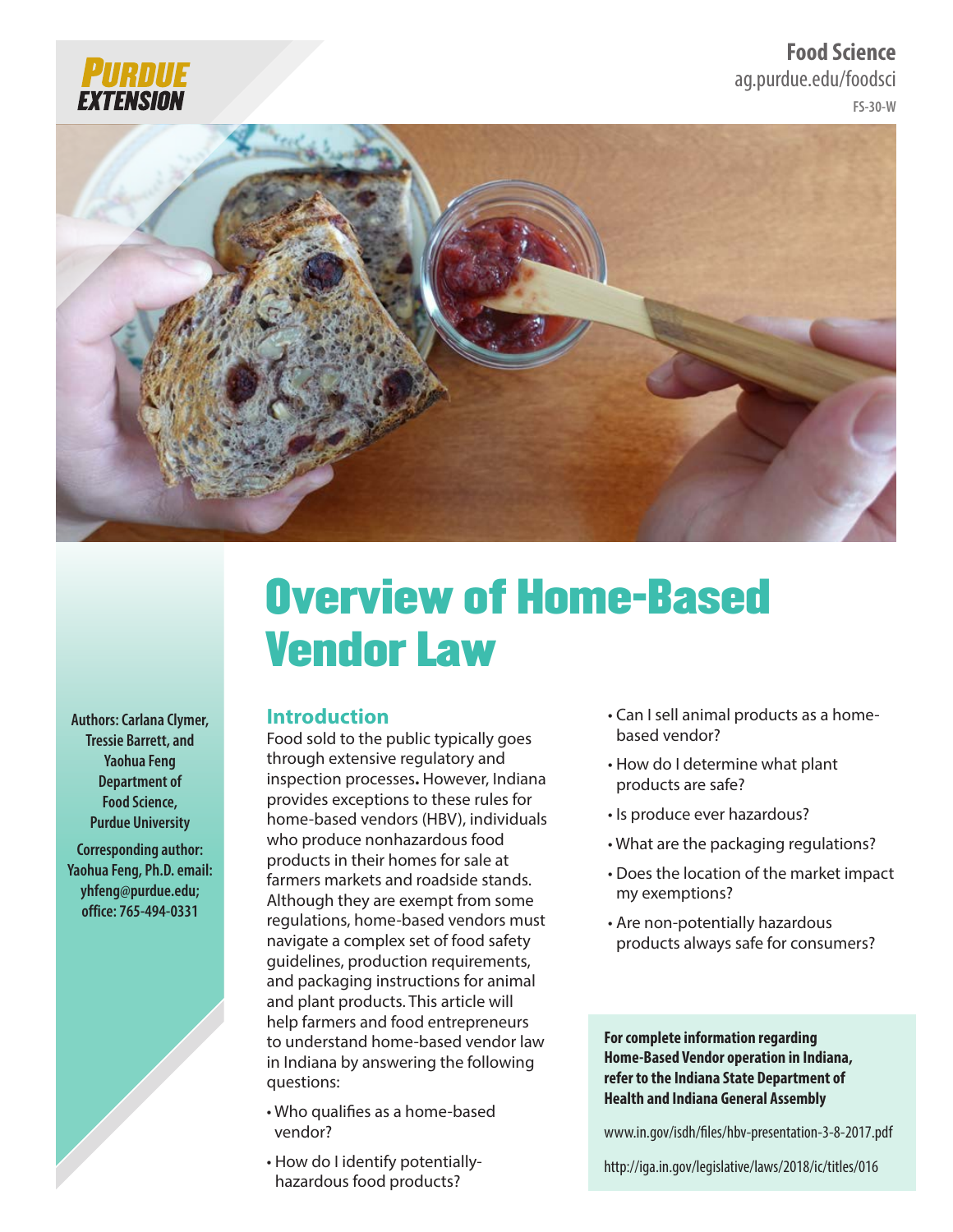# **Who qualifies as a home-based vendor?**

According to the Indiana State Department of Health, a home-based vendor refers to a person who "has made a non-potentially hazardous food product in their primary residence; is selling the food product they made only at a roadside stand or at a farmers market; and complies with IC 16-42-5-29 [9], which describes Indiana's requirements in terms of sanitary requirements for food establishments [5] *(1)*. A homebased vendor may also be referred to as "Section 29 vendor" [11]*(4)*. Non-potentially hazardous foods are defined by NSF International [14]. They often include uncut and uncooked produce, nuts, honey, maple syrup, jam, baked goods and candy.

In 2009, the state of Indiana passed the House Enrolled Act (HEA 1309), which created criteria for home-based vendors. If you qualify as a home-based vendor, then you may sell certain food products made, grown, or raised at your primary residence directly to consumers at farmers markets or roadside stands without having your kitchen inspected by the Indiana State/County Health Department. ([HEA 1309](http://www.in.gov/apps/lsa/session/billwatch/billinfo?year=2009&session=1&request=getBill&doctype=HB&docno=1309) is subject to updates and should be referenced periodically for new information).

To qualify as a home-based vendor, an individual may not sell many types of meat, poultry, dairy, fish, cooked or cut produce, raw seed sprouts and garlicin-oil mixtures (see Figure 1). These products are considered hazardous because they must be stored in a temperature-controlled environment or reduced oxygen packaging in order to prevent the growth of pathogens.

## **How do I identify potentially-hazardous food products?**

While all foods have some level of hazard associated with them, certain foods pose heightened risks because they support the rapid growth of harmful bacteria or are associated with foodborne illness outbreaks [4].

Potentially hazardous food products are defined as "a food that is natural or synthetic and requires temperature control because it is in a form capable of supporting any of the following: rapid and progressive growth of infectious/toxigenic microorganisms, growth and toxin production of *Clostridium botulinum*, and growth of *Salmonella enteritidis* in raw shell eggs" [11]; pH (acidity), water activity (Aw) and other intrinsic factors are considered when making a determination.

Potentially hazardous food products are often referred to as "TCS" foods or foods "that require Time/ Temperature Control for Safety (TCS) to limit pathogenic microorganism growth or toxin formation" [11]*(4)*. Table 1 shows common potentially-hazardous food products within three categories: animal products, plant products, and packaging format.

Understand that even products typically regarded as low-risk, such as baked goods or jam, can become hazardous if prepared incorrectly or due to variations in the recipe. This article will later discuss ways to ensure your food products comply with Indiana law and reduce risk of contamination.

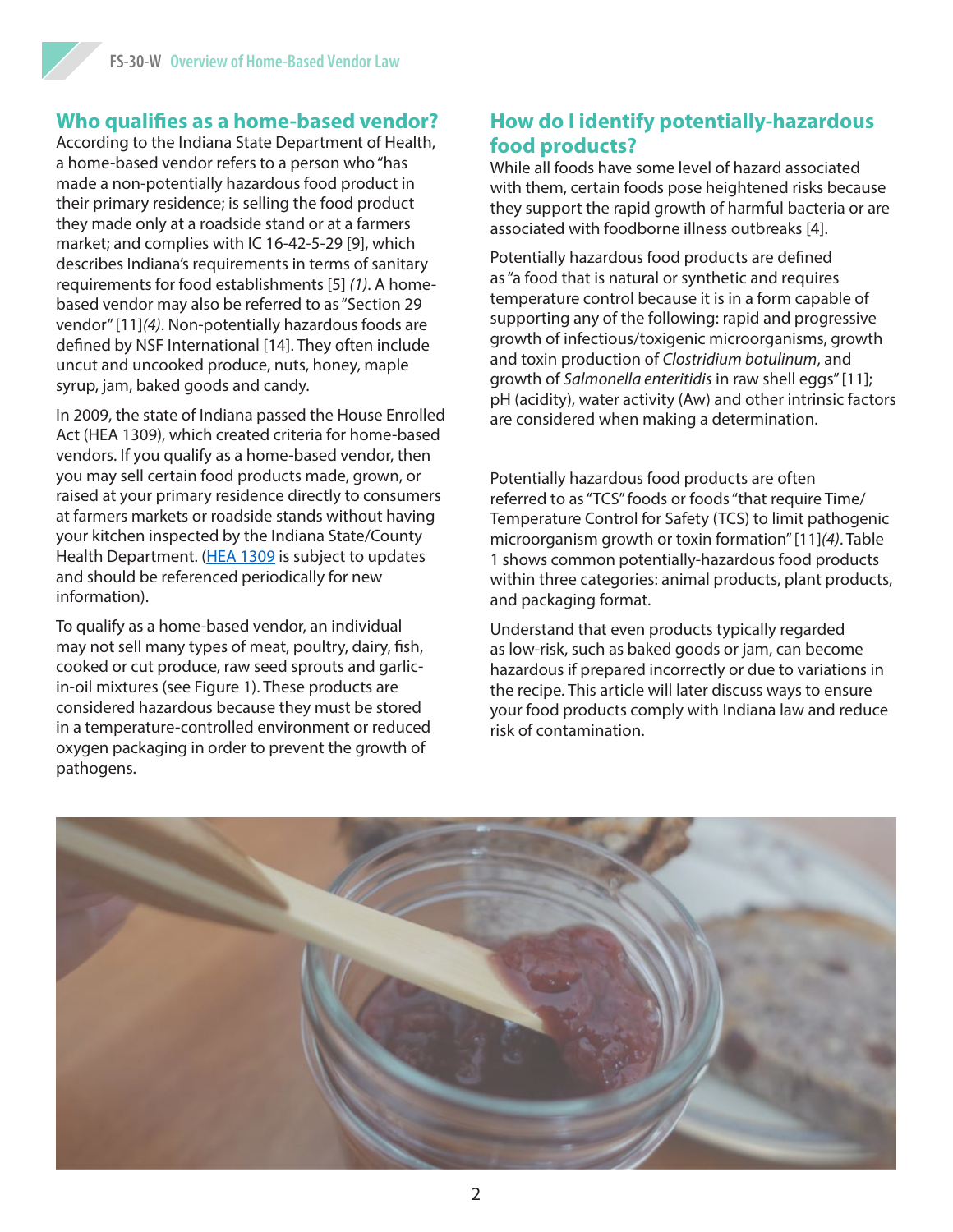Table 1. Examples of common potentially hazardous and food products that may be sold by HBV

| <b>Potentially hazardous</b>                                                                                                                                                                                                                                                                                                                                                                                                                            | Products that may be sold by HBV                                                                                                                                                                                                                                                                                                                                                                                                                                                                                                                                     |
|---------------------------------------------------------------------------------------------------------------------------------------------------------------------------------------------------------------------------------------------------------------------------------------------------------------------------------------------------------------------------------------------------------------------------------------------------------|----------------------------------------------------------------------------------------------------------------------------------------------------------------------------------------------------------------------------------------------------------------------------------------------------------------------------------------------------------------------------------------------------------------------------------------------------------------------------------------------------------------------------------------------------------------------|
| <b>Animal Products</b><br>Meat*<br>п<br>Poultry*<br>п<br>Dairy products<br>٠<br><b>Fish</b><br>п<br>Shrimp<br>■<br>Jerky<br>п<br><b>Plant Products</b><br>Cut tomatoes<br>п<br>Cut leafy greens<br>٠<br>Cut melons<br>٠<br>Cooked produce<br>п<br>Raw seed sprouts<br>п<br>Garlic-in-oil mixture<br>٠<br>Some fruit butters<br>п<br>Some "low sugar" or "no sugar added" jams and jellies<br><b>Packaging Format</b><br>Use of reduced oxygen packaging | <b>Animal Products</b><br>Honey<br><b>Plant Products</b><br>Whole and uncut produce<br>Ξ<br>Cut carrots<br>п<br>Cut potatoes<br>о<br>Maple syrup<br>п<br>Jams, jellies, preserves (only high acid fruit in sugar)<br>о<br>Fermented produce using "traditional pickling" (not in oxygen<br>П<br>sealed container)<br>Tree nuts and legumes<br>п<br>Sorghum<br>п<br><b>Molasses</b><br>п<br><b>Baked/Prepared Goods</b><br>Baked goods: cakes, fruit pies, cookies, brownies, dry noodles<br>Ξ<br>Candy and confections: caramels, chocolates, fudge, hard candy<br>П |
| Acidified and low-acid foods (canned or in hermetically sealed<br>г<br>containers)                                                                                                                                                                                                                                                                                                                                                                      |                                                                                                                                                                                                                                                                                                                                                                                                                                                                                                                                                                      |
| *Refer to Table 2 for quidance on whether HBV laws apply for selling                                                                                                                                                                                                                                                                                                                                                                                    |                                                                                                                                                                                                                                                                                                                                                                                                                                                                                                                                                                      |

\*Refer to Table 2 for guidance on whether HBV laws apply for selling +Adapted from [3].

# **Can I sell animal products as a homebased vendor?**

The sale of animal products is highly regulated and in most cases requires inspection by the USDA Food Safety Inspection Service or the Indiana Board of Animal Health. Indiana home-based vendor law allows for some exceptions. Raw poultry, raw rabbits, and in-shell chicken eggs are examples of non-ready-to-eat animal products that can be sold by home-based vendors if the criteria described in Table 1 and 2 are met under certain conditions.

The temperature of animal products during packaging, storage, transportation and sale is crucial to whether or not it qualifies as potentially hazardous. Poultry and rabbits that are sold at farmers markets or roadside stands must have labels indicating that they were not inspected and must remain frozen until delivery to the consumer according to IC 16-42-5-29 Section (g)

[5]. Poultry that are sold at the farm where they were produced must be refrigerated at the point of sale [5]. Rabbits sold from the farm must be refrigerated or frozen, whereas rabbits sold at a farmers market or roadside stand must be frozen [5]. Depending on the size of the farm and the type of processing that occurs, the product may need to be sold directly at the farm rather than at a roadside stand or a farmers market. More information about these animal products and the criteria for poultry and rabbits covered by home-based vendor law are explained in Table 2 [7].

Selling eggs from animals other than domestic chickens requires a permit from the local health department. Chicken eggs are not discussed in this HBV overview document. Please contact the Indiana State Egg Board (http://www.ansc.purdue.edu/iseb/) or your local health department for more information.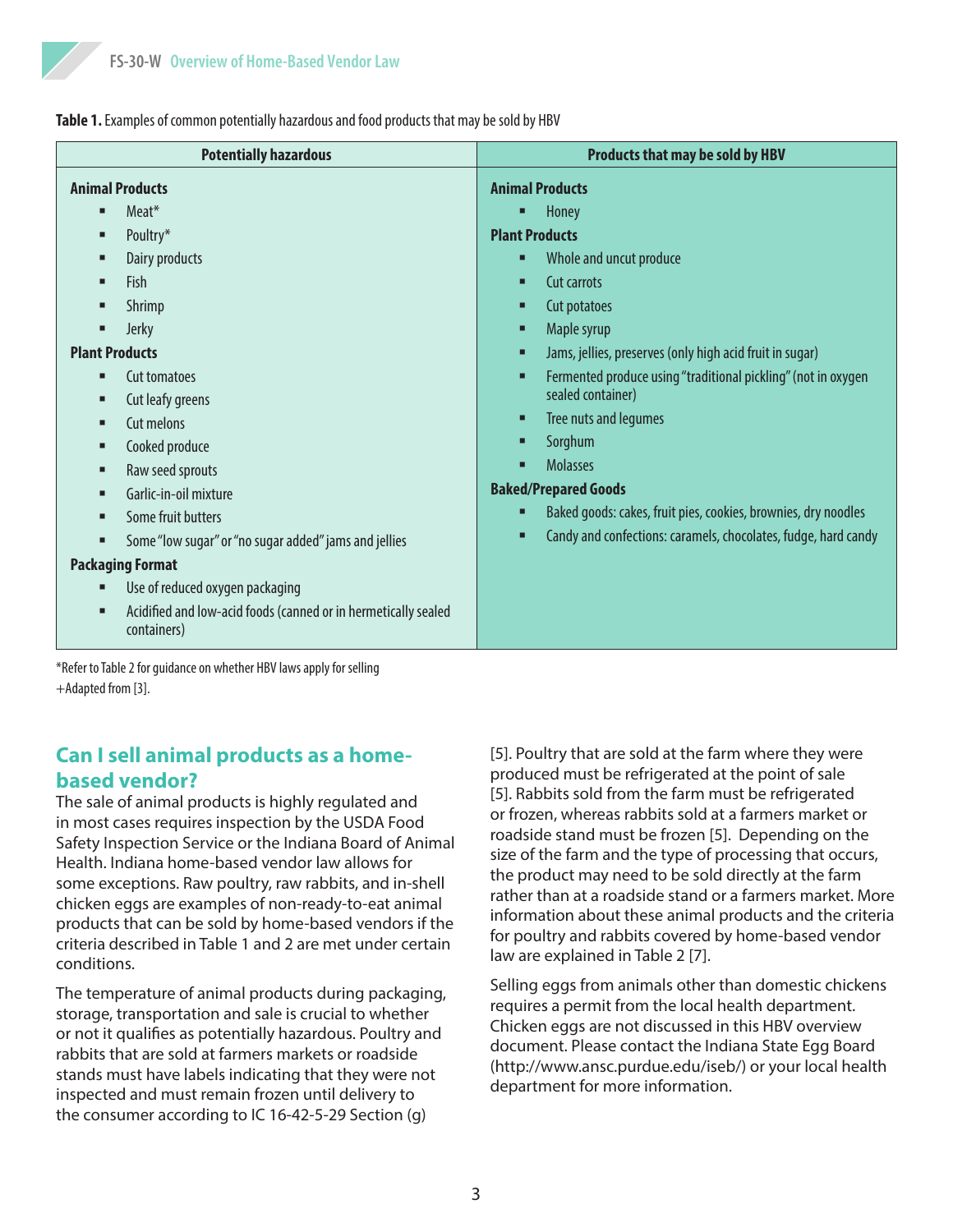#### **Table 2.** Home-Based Vendor Law for Poultry and Rabbits

|            | Sell as HBV at farmers market, roadside stand, on farm                                                                                                                                                            | If any are met, HBV does NOT apply                                                                                                                                                                                              |
|------------|-------------------------------------------------------------------------------------------------------------------------------------------------------------------------------------------------------------------|---------------------------------------------------------------------------------------------------------------------------------------------------------------------------------------------------------------------------------|
| Poultry**  | Slaughter or process less than 1,000 annually<br>0R<br>Slaughter or process more than 1,000 and up to 20,000 birds<br>annually with a BOAH limited permit - Household Consumer (HC)<br>Sell only to end consumer* | Slaughter or process more than 1 and up to 20,000 birds annually<br>with a BOAH limited permit - Retail-HRI<br>Sell to end consumer AND retail stores, restaurants, hotels, or<br>institutions that resell or serve the product |
| Rabbits*** | Slaughtered and processed on the farm                                                                                                                                                                             | Not slaughtered and processed on the farm                                                                                                                                                                                       |

\*End consumer is defined as: "a person who is the last person to purchase any food product and who does not resell the food product" [12].

\*\*Poultry—Meat and Poultry Division of the Indiana State Board of Animal Health (BOAH). Refer to [6] for more information.

\*\*\*Rabbits—Meat and Poultry Division of the Indiana State Board of Animal Health (BOAH).

#### Refer to [8] for more information.

# **How do I determine what plant products are safe?**

Some plant products (such as raw seed sprouts and garlic-in-oil mixtures) require a controlled temperature to be safe (TCS), so they are *always* considered potentially-hazardous foods that cannot be sold by home-based vendors. The final composition of a food product impacts its pH level and water activity, both of which influence the growth of bacteria. While pH and water activity can be adjusted during food processing to create a hostile environment for bacteria, the only way to be certain that your plant products are outside of the "danger zone" is to have them professionally tested. It is important that home-based vendors recognize why this is necessary and understand how water activity and pH level affect bacterial growth.

Loosely defined, "water activity" refers to water available in a food product. Water interacts with components like salt and sugar contained within food, making that water less available to be used by bacteria [2], which inhibits their growth. There are many factors that can influence water activity and pH, and most of them are a result of processing. For example, "no sugar added" or "low sugar" jams and jellies are often considered potentially hazardous food products due to high water activity. Adding sugar to these products, however, can significantly reduce the water activity and prevent bacterial growth.

Bacteria also require certain pH ranges to grow. The pH of a food refers to whether the food is acidic (low pH), basic (high pH), or neutral (pH ~7.0). Many foods classified as "products that may be sold by HBV" have

low water activity and/or low pH (high acid) since this environment does not support the growth of pathogenic microorganisms. In general, bacteria tend to grow best when a food has high water activity and a close to neutral pH. Pathogens typically do not grow in highly acidic foods such as citrus fruits or vinegar. Low acid (high pH) fruits such as bananas, however, can support the rapid growth of dangerous bacteria.

Water activity and pH can also be used in combination or separately to control the growth of pathogenic microorganisms in food. In general, pH levels less than or equal to 4.6 will inhibit the growth of pathogens, regardless of the water activity. Similarly, water activity levels of 0.85 and below will inhibit pathogenic growth independently of pH. Therefore, if a home-based vendor does not want to add sugar to their jam in order to reduce water activity, they can still sell "no sugar added" jams and jellies if the pH of the product is lowered (acidified). This can be accomplished by adding highly acidic (low pH) foods such as citrus juices or by adding food additives like citric acid, which make the product too acidic for bacterial growth. As Table 3 and Table 4 demonstrate, various combinations of pH and water activity levels can inhibit bacteria and toxin growth, even if the pH and water activity levels are above 4.6 and 0.85, respectively.

Table 3 discusses the water activity and pH interactions needed to control spores in heat-treated packaged products. Spores are formed by bacteria when environmental conditions are not favorable for growth. They can then regenerate bacteria once conditions again become favorable to bacterial growth. Bacterial cells that are active are known as vegetative cells [1].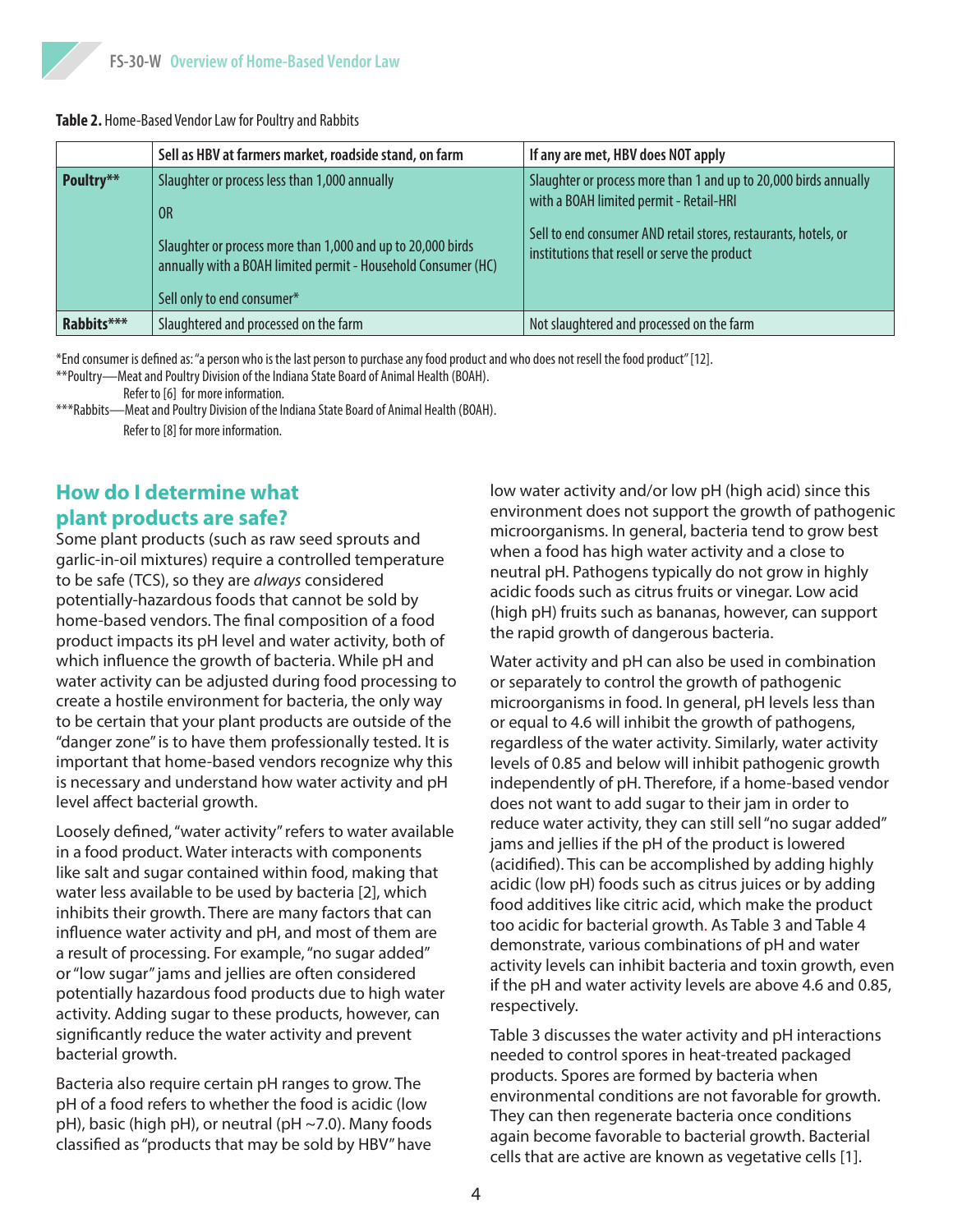Unlike spores, vegetative cells can be destroyed by heat treatment. As Table 3 demonstrates, spores can be destroyed and prevented from regenerating vegetative cells in heat-treated, packaged food products such as canned tomatoes, green beans, and salsa by adjusting the water activity and pH levels. If adjusted properly, these products no longer need to be temperature controlled for safety (TCS) and can be sold by homebased vendors.

Table 4 outlines the water activity and pH interactions needed to control both spores and vegetative cells for unpackaged products, whether the food is heat treated or not.

Home-based vendors can submit product samples for water activity and pH testing to university labs; nutritional analysis labs; or third-party labs that conduct shelf-life testing, such as Silliker Laboratories. Once your products are tested, use the water activities and pH levels given in Tables 3 and 4 to determine if the food is potentially hazardous, which corresponds to "PA." Products that may be sold by HBV correspond to "non-TCS foods."

Make sure your samples are tested with a pH meter, since the color of pH papers can be misinterpreted [11]. If you are unable to measure the pH of a food product that has been identified as potentially-hazardous, then the food must be considered unsafe and it cannot be sold by a home-based vendor.

**Table 3.** Water activity and pH interactions to control spores in food heat-treated to destroy vegetative cells and then packaged

|                              | pH Values     |               |              |  |
|------------------------------|---------------|---------------|--------------|--|
| <b>Water Activity Values</b> | $\leq 4.6$    | $>$ 4.6 – 5.6 | > 5.6        |  |
| $\leq 0.92$                  | non-TCS food* | non-TCS food  | non-TCS food |  |
| $>0.92 - 0.95$               | non-TCS food  | non-TCS food  | $PA**$       |  |
| >0.95                        | non-TCS food  | PA            | PA           |  |

\*TCS food – Time/Temperature control for safety food \*\*PA – Product assessment required +Adapted from [11]

**Table 4.** Water activity and pH interactions to control spores and vegetative cells in food either heat-treated or not heat-treated and not packaged

|                              | pH Values     |              |               |              |
|------------------------------|---------------|--------------|---------------|--------------|
| <b>Water Activity Values</b> | < 4.2         | $4.2 - 4.6$  | $>$ 4.6 – 5.0 | > 5.0        |
| < 0.88                       | non-TCS food* | non-TCS food | non-TCS food  | non-TCS food |
| $0.88 - 0.90$                | non-TCS food  | non-TCS food | non-TCS food  | $PA**$       |
| $> 0.90 - 0.92$              | non-TCS food  | non-TCS food | PA            | PA           |
| > 0.92                       | non-TCS food  | PA           | PA            | PA           |

\*TCS food – Time/Temperature control for safety food \*\*PA – Product assessment required +Adapted from (4) [11]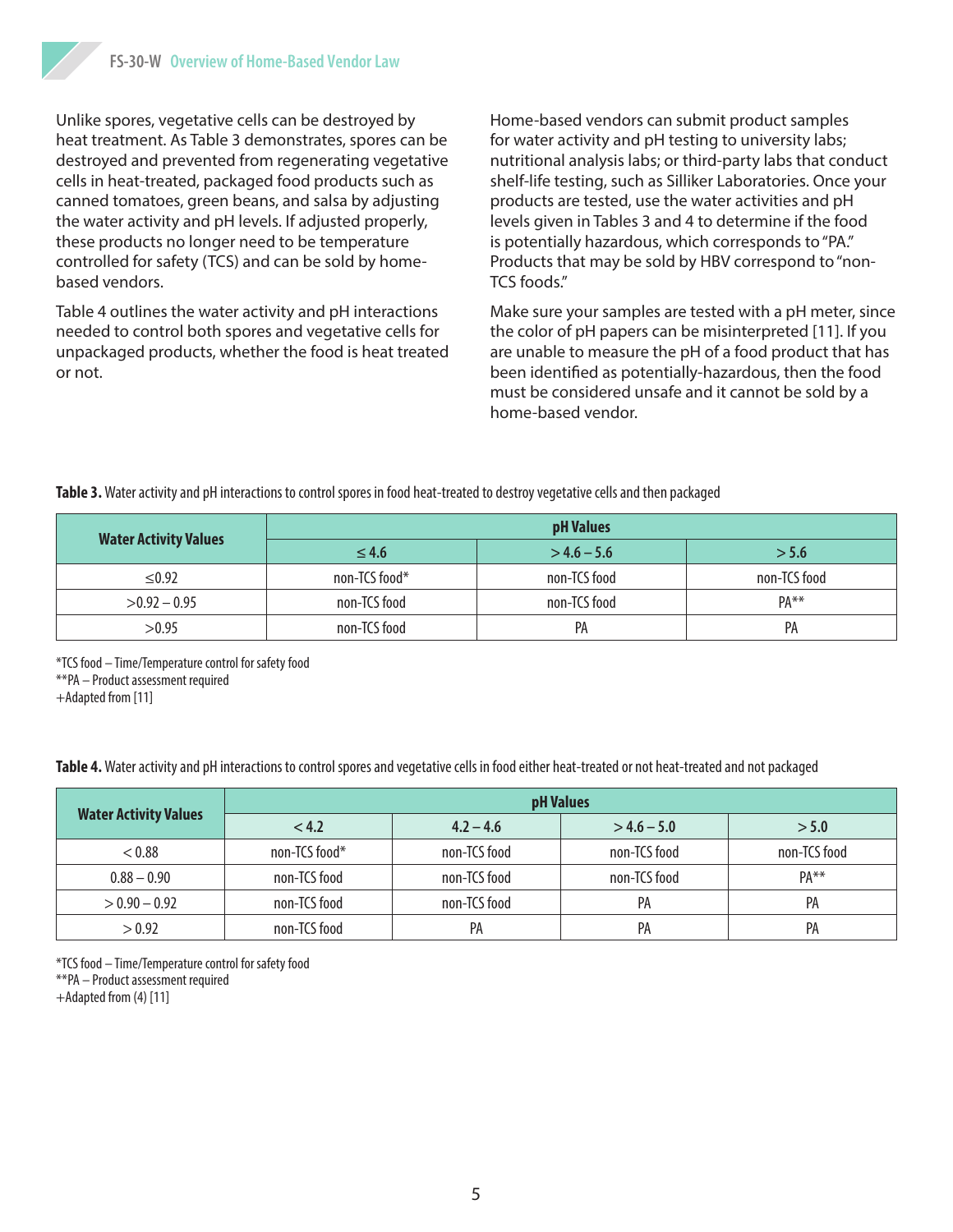### **Is produce ever hazardous?**

Cut and cooked produce may be considered potentially hazardous and therefore cannot be sold by home-based vendors. Cooking produce can release nutrients, which can increase the growth of pathogens, particularly in vegetables. For example, raw potatoes could be sold by home-based vendors because consumers will cook the potatoes before eating them, thus eliminating the pathogens by heat treatment. However, cooked potatoes, like baked potatoes, cannot be sold by homebased vendors, especially if they are foil-wrapped. The foil can create an anaerobic (low oxygen) environment in which pathogens such as *Clostridium botulinum* can grow. Cooked fruit with no sugar added may still have enough acidity to inhibit bacteria growth, but it must be 4.6 pH or lower at the point of sale to qualify as a legal product for home-based vendors

Cut produce, especially tomatoes, leafy greens, and melons, can pose a food safety risk by making nutrients available to certain pathogens that can use these nutrients to grow [13]. In recent years, many foodborne illnesses have been associated with fresh produce. One example of an outbreak associated with cut produce occurred when *Salmonella* grew on the cut surface of tomatoes at room temperature, which resulted in a salmonellosis outbreak [13]. Microorganisms such as *Clostridium botulinum, E. coli, Salmonella spp., Listeria monocytogenes*, and *Staphylococcus aureus* can contaminate cut produce as well. A complete list of the possible microorganisms that can contaminate fresh cut produce is provided by the Food and Drug Administration [3].

One way to make these products non-hazardous for home-based vendors is to acidify the produce. Acidified foods are "low-acid foods to which acid or acid food is added"*(3)* [10]. Fresh cut produce, such as cut tomatoes or cut leafy greens, can be acidified by adding low pH foods such as vinegar or citrus juice or food additives like citric acid. This decreases their pH and creates an acidic environment inhospitable to bacterial growth. If these acidified products were not packaged in an oxygen sealed container and their pH values are measured as safe for a Regulatory Official using a pH meter, these foods would be considered safe for a home-based vendor to sell [11].

## **What are the packaging regulations?**

Packaged foods prepared at home and sold by homebased vendors should be limited to jams, jellies, and high-acid fruits canned in sugar. All food products packaged in oxygen sealed containers (vacuum or hermetically sealed, for example), are considered potentially hazardous food products, with the exception of products that are high acid fruit in sugar, such as strawberry jam. Anaerobic pathogens, such as *Clostridium botulinum*, do not need oxygen to grow and therefore sealing these products does not guarantee safety without refrigeration.

Modified packaging includes modified atmospheric packaging and vacuum packaging. Vacuum packaging occurs when "air is removed from a package of food and the package is hermetically sealed so that a vacuum remains inside the package" [10]. Modified atmospheric packaging is when "the atmosphere of the package of food is modified so that its composition is different from air but the atmosphere may change over time due to the permeability of the packaging material or the respiration of the food. Modified atmospheric packaging includes any of the following: reduction in the proportion of oxygen, total replacement of oxygen, and an increase in the proportion of other gases, such as carbon dioxide or nitrogen" [10]. Because foods packaged in this manner can contain anaerobic pathogens, they cannot be sold by home-based vendors. In addition, acidified and low-acid foods (pH of 4.6 or below) that are canned or packaged in hermetically sealed containers are dangerous due to the severe risk that the process is done incorrectly at home. Home-based vendors cannot sell foods that have been professionally packaged.

Exceptions may be made to these packaging regulations if the home-based vendor can prove, through documented testing by a credible lab or university that the product being sold is not a potentially-hazardous food because the product meets pH and water activity requirements as outlined in Table 3.

## **Does the location of the market impact HBV exemptions?**

Whether or not the home-based vendor rule applies is based on the characteristics of the product, how it is processed, and where and to whom it is sold. To be covered by the home-based vendor law, the vendor must meet the criteria in the left column of Table 5. If the vendor meets any of the criteria described in the right side of Table 5, the home-based vendor law does not apply.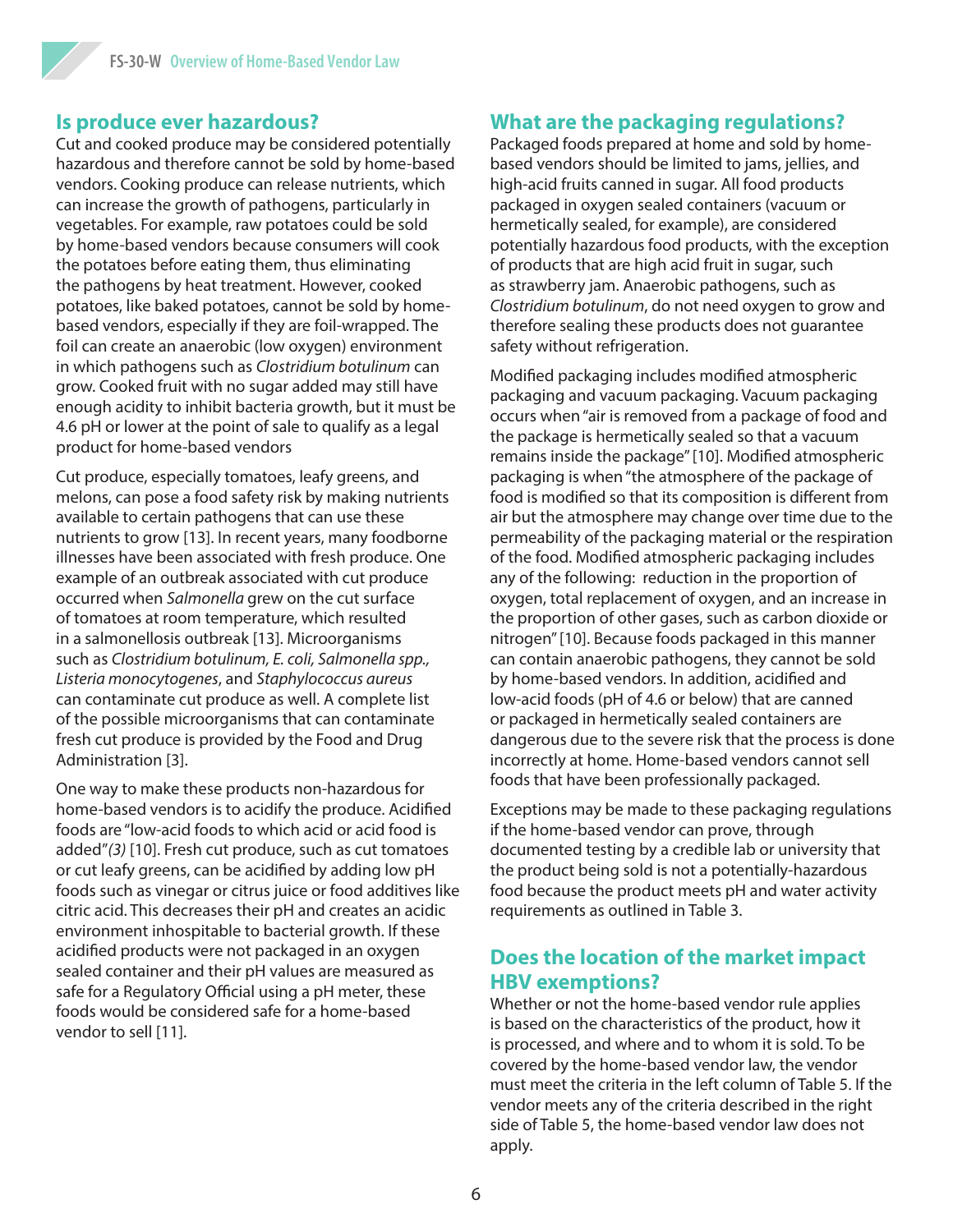

**Table 5.** Home-Based Vendor Law for Produce

| $\mathsf{I}$ All are met $=$ HBV                        | <b>If any</b> are met $=$ HBV Does NOT apply               |
|---------------------------------------------------------|------------------------------------------------------------|
| Sell inside of Indiana                                  | Sell outside of Indiana must follow the laws of that state |
| Sell only at farmers market, roadside stand, or on farm | Sell at food establishment or other locations              |
| Sell to end consumer directly                           | Sell to end consumer indirectly                            |

## **Are non-potentially hazardous products always safe for consumers?**

Foods that are not categorized as potentially hazardous can still pose health risks if not properly handled. For example, dried egg noodles are shelf-stable and not categorized as a potentially-hazardous food product in the context of home-based vendor law. However, it is possible that pathogenic microorganisms such as *Salmonella* spp., which is commonly associated with egg and flour, could survive on and contaminate dried egg noodles if not processed or stored carefully. Product contamination from pathogenic microorganisms can come from many sources, including contaminated ingredients used to make the product or crosscontamination. For example, cut potatoes are categorized as "products that may be sold by HBV," but if the knife used to cut the potatoes was previously used to cut meat, chicken, or other produce contaminated with pathogens, the pathogens can be transferred from the knife to the potatoes. It is therefore essential that as a home-based vendor you practice safe food handling practices at all times, in addition to ensuring that the products you sell qualify as non-hazardous under Indiana law.

#### **Additional Resources**

For more information about the home-based vendor law, you can contact the following resources.

County Department of Health Refer to <https://www.in.gov/isdh/24822.htm> Indiana State Department of Health Food Protection Program Phone: (317) 234-8569 Email: [food@isdh.in.gov](mailto:food@isdh.in.gov) 100 North Senate Avenue, N855 Indianapolis, IN 46204

Indiana State Board of Animal Health Refer to <https://secure.in.gov/boah/index.htm> Meat and Poultry Phone: (317) 544-2400 or (877) 747-3038 Email: [animalhealth@boah.in.gov](mailto:animalhealth@boah.in.gov) 1202 East 38<sup>th</sup> Street, Indianapolis, IN 46205

#### Indiana State Egg Board

Refer to <http://www.ansc.purdue.edu/ISEB> Rules and Regulation, Farm Market Info, Egg Law Phone: (765) 494-8510 Email: [straw@purdue.edu](mailto:straw@purdue.edu) 270 South Russel Street, West Lafayette, IN 47907

For more information related to highlighted terms, potential hazards, and safe food handling practices, please refer to the following resources.

# Additional Definitions of Terms

#### Related to Food Processing

Indiana State Department of Health Refer to <https://www.in.gov/isdh/21116.htm> 410 IAC 7-21 DEFINITIONS

#### Potential Hazards

Food and Drug Administration Refer to [https://www.fda.gov/downloads/Food/](https://www.fda.gov/downloads/Food/GuidanceRegulation/FSMA/UCM517402.pdf) [GuidanceRegulation/FSMA/UCM517402.pdf](https://www.fda.gov/downloads/Food/GuidanceRegulation/FSMA/UCM517402.pdf) Appendix 1, Hazard Analysis and Risk-Based Preventive Controls for Human Food: Draft Guidance for Industry

#### Safe Food Handling Practices

FightBAC! The Partnership for Food Safety Education

Refer to [http://www.fightbac.org/food-safety-basics/the](http://www.fightbac.org/food-safety-basics/the-core-four-practices/)[core-four-practices/](http://www.fightbac.org/food-safety-basics/the-core-four-practices/)

The Core Four Practices

United States Department of Agriculture Refer to [https://www.fsis.usda.gov/wps/portal/fsis/](https://www.fsis.usda.gov/wps/portal/fsis/topics/food-safety-education/get-answers/food-safety-fact-sheets/safe-food-handling) [topics/food-safety-education/get-answers/food-safety](https://www.fsis.usda.gov/wps/portal/fsis/topics/food-safety-education/get-answers/food-safety-fact-sheets/safe-food-handling)[fact-sheets/safe-food-handling](https://www.fsis.usda.gov/wps/portal/fsis/topics/food-safety-education/get-answers/food-safety-fact-sheets/safe-food-handling). Safe Food Handling Fact Sheet